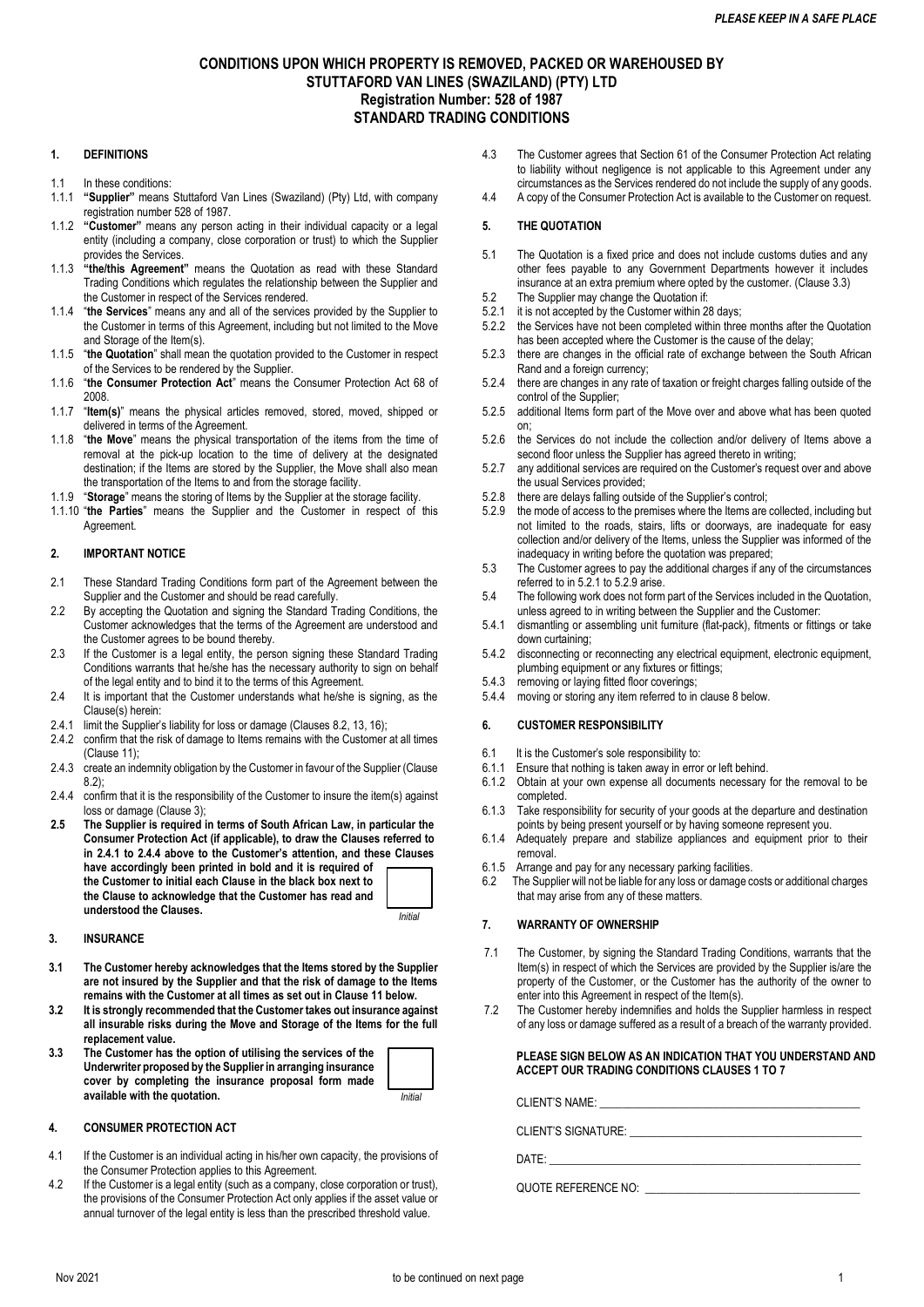# **CONDITIONS UPON WHICH PROPERTY IS REMOVED, PACKED OR WAREHOUSED BY STUTTAFORD VAN LINES (SWAZILAND) (PTY) LTD Registration Number: 528 of 1987 STANDARD TRADING CONDITIONS**

# **8. ITEMS EXLCUDED FROM THE SERVICES**

- 8.1 The following Items are specifically excluded from this Agreement and will not form part of the Services rendered by the Supplier:
- 8.1.1 any personal documents, money (including bank notes and coins), stocks, stamps, title deeds, share certificates, travellers cheques, precious stones, precious metals, bullion, trinkets, securities, jewellery, watches, sunglasses, spectacles, cellular telephones, cameras, iPads, tablets, eReaders, Kindles, laptops or other valuable articles of a similar nature;
- 8.1.2 potentially dangerous, damaging or explosive items (including firearms and batteries);
- 8.1.3 items that may attract vermin or other pests or cause an infestation;
- 8.1.4 refrigerated or frozen food or drinks;
- 8.1.5 any animals including pets, birds or fish (and their cages or tanks);
- 8.1.6 keys (must at all times be retained by the Customer).<br>8.2 If any of the Items listed in 8.1 above is move
- If any of the Items listed in 8.1 above is moved by the Supplier, the **Supplier does not accept any responsibility for any claims, losses or damages thereto or arising therefrom and the Customer hereby indemnifies and holds the Supplier harmless in respect of any loss or damage or claims by any third party in this regard.**  *Initial*
- 8.3 The Supplier is entitled to dispose of any of the Items listed in 8.1.2 to 8.1.4 above without notice to the Customer.

#### **9. CANCELLATION**

- 9.1 In the event that the Customer cancels or postpones the Move:
- 9.1.1 more than 7 days prior to the date of the Move as agreed upon between the parties, a 5% fee will be charged on the quotation price;
- 9.1.2 less than 7 days prior to the date of the Move as agreed upon between the parties, a 10% fee will be charged on the quotation price.

#### **10. PAYMENT**

- 10.1 Payment for the Services must be made in cash, per bank cheque or via EFT in advance of the Move unless payment is made by a Government department or in terms of an approved corporate account.
- 10.2 The Customer may not withhold payment because of any claim he/she/it wishes to make against the Supplier and may not set off the quotation price against any losses suffered.
- 10.3 Any payments which are overdue will attract interest of 2% per month.

#### **11. RISK OF DAMAGE TO ITEMS**

- **11.1 The Customer acknowledges that the transportation of Item(s) and the temporary storage thereof carries inherent risks.**
- **11.2 The risk of loss or damage in respect of the Item(s) during the Move and whilst in Storage remains solely with the Customer at all times, and the Supplier does not accept any responsibility for any loss or damage thereto.**
- **11.3 The Customer is strongly recommended to insure the Items comprehensively against all risks and is referred to in Clause 3 above.**

*Initial*

### **12. DELAYS IN TRANSIT**

12.1 If the Supplier does not keep to an agreed written time schedule and the delay is within the Supplier's reasonable control, the Supplier will pay the Customer's reasonable expenses up to a maximum of R250. If through no fault of the Supplier, the goods are unable to be delivered, the Supplier will take them into store. The contract will then be fulfilled and any additional service(s), including storage and delivery will be at the Customer's expense. If the carrying vessel/conveyance, should for reasons beyond their carrier's control fail to deliver the goods, or route them to a place other than the original destination, the Customer has limited recourse against the carrier and may be liable for General Average contribution (e.g. the costs incurred to preserve the vessel/conveyance and cargo) and salvage charges, or the additional cost of onward transmission to the place, port or airport of destination. These are coverable risks and it is the Customer's responsibility to arrange adequate marine/transit coverage.

### **13. LIABILITY FOR LOSS OR DAMAGE**

**13.1 The Supplier will not be liable to the Customer for any claims, losses or damages (including consequential or indirect losses or damages) which may be suffered by the Customer relating directly or indirectly to the Services provided, arising from any cause whatsoever including but not** 

**limited to claims (by a third party or otherwise), loss or damage resulting from:**

- **13.1.1 fire;**
- **13.1.2 theft (including hijacking during the move);**
- **13.1.3 moths, vermin or similar infestation; 13.1.4 items moved under repair or restoration;**
- **13.1.5 war, invasion, acts of foreign enemies, hostilities or warlike operations (whether war be declared or not), civil war, rebellion, revolution, insurrection, civil commotion assuming the proportions of or amounting to an uprising, military or usurped power;**
- **13.1.6 acts of terrorism;**
- **13.1.7 wear and tear of any nature;**
- **13.1.8 leakage or evaporation;**
- **13.1.9 tuning and re-tuning;**
- **13.1.10 an Act of God, including atmospheric or climate changes;**
- **13.1.11 items moved which are frozen; 13.1.12 items moved which are brittle or fragile such as electronic equipment or self-assembled furniture;**
- **13.1.13 the packing or unpacking of items not done by Supplier or the Supplier's Agent;**
- **13.1.14 items left inside cupboards or other furniture;**
- **13.1.15 the storage and transportation of food or plants;**
- **13.1.16 difficult access to the premises where the items are collected;**
- **13.1.17 items received from any third party;**
- **13.1.18 damage caused to deep freezers in which goods are packed;**
- **13.1.19 the move of any item referred to in clause 8 above.**

### **14. DAMAGE TO PREMISES**

14.1 The Customer must note all damages to premises on the collection or delivery receipt and confirm it in writing within seven (7) days. The time limit is essential. The Supplier's liability will be limited to R500 and the Supplier may arrange to have the damage repaired.

#### **15. INDEMNITY**

15.1 The Customer shall indemnify and hold the Supplier harmless against any loss, damage, costs or claims made by any third party, including employees and persons affiliated with the Customer, arising from any cause whatsoever.

### **16. TIME LIMITS FOR NOTIFICATION OF CLAIMS**

- **16.1 Without limiting and without prejudicing any of these Standard Trading Conditions, the Customer shall notify the Supplier in writing of any claims (including claims by a third party), loss or damage arising from any cause whatsoever to:**
- **16.1.1 items which the Customer or the Customer's agent collects from the Supplier at the time of collection;**
- **16.1.2 items which have been delivered by the Supplier to the designated destination within 7 days from the time of delivery.**

**16.2 If the Customer does not comply with the notification obligations set out in 16.1 above, any claim by the Customer against the Supplier arising from the said loss, damage or claims by a third party shall lapse and be unenforceable.** 



*Initial*

**PLEASE SIGN BELOW AS AN INDICATION THAT YOU UNDERSTAND AND ACCEPT OUR TRADING CONDITIONS CLAUSES 8 TO 16**

CLIENT'S NAME:

CLIENT'S SIGNATURE:

DATE: \_\_\_\_\_\_\_\_\_\_\_\_\_\_\_\_\_\_\_\_\_\_\_\_\_\_\_\_\_\_\_\_\_\_\_\_\_\_\_\_\_\_\_\_\_\_\_\_\_\_\_\_\_

QUOTE REFERENCE NO: \_\_\_\_